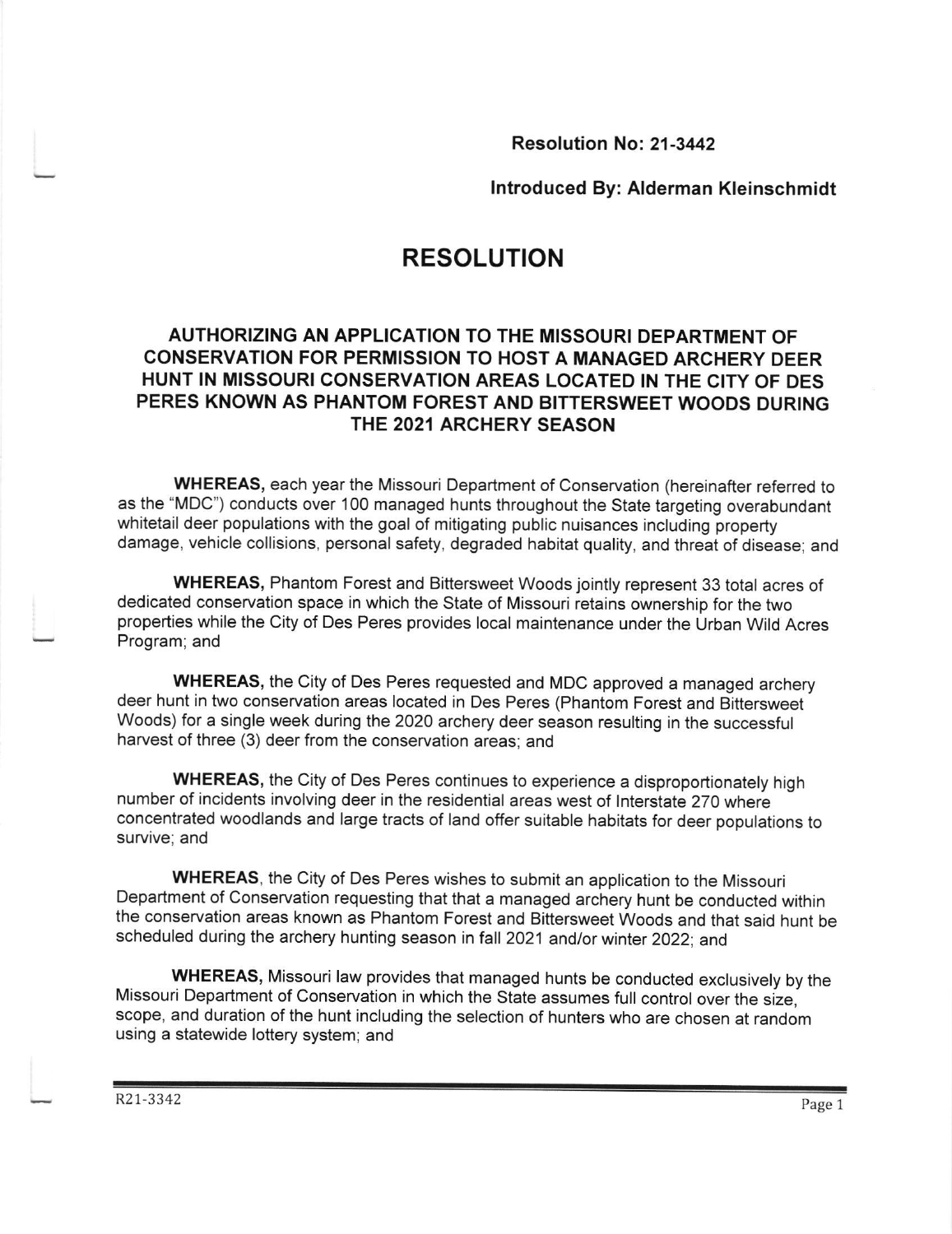#### NOW, THEREFORE, BE IT RESOLVED BY THE BOARD OF ALDERMEN OF THE CITY OF DES PERES, MISSOURI, AS FOLLOWS:

THAT, the City Administrator is hereby authorized and directed to submit a request to the the Missouri Department of Conservation on behalf of the City that the MDC host a managed archery hunt targeting whitetail deer within the boundaries of Phantom Forest and Bittersweet Woods Conservation Areas in the fall of 2021 and/or winter of 2022.

This Resolution passed and approved this 25<sup>th</sup> day of January, 2021.

Mart Reclu

ATTEST:

19 Name Runda<br>Amanda Hurley, City Clerk

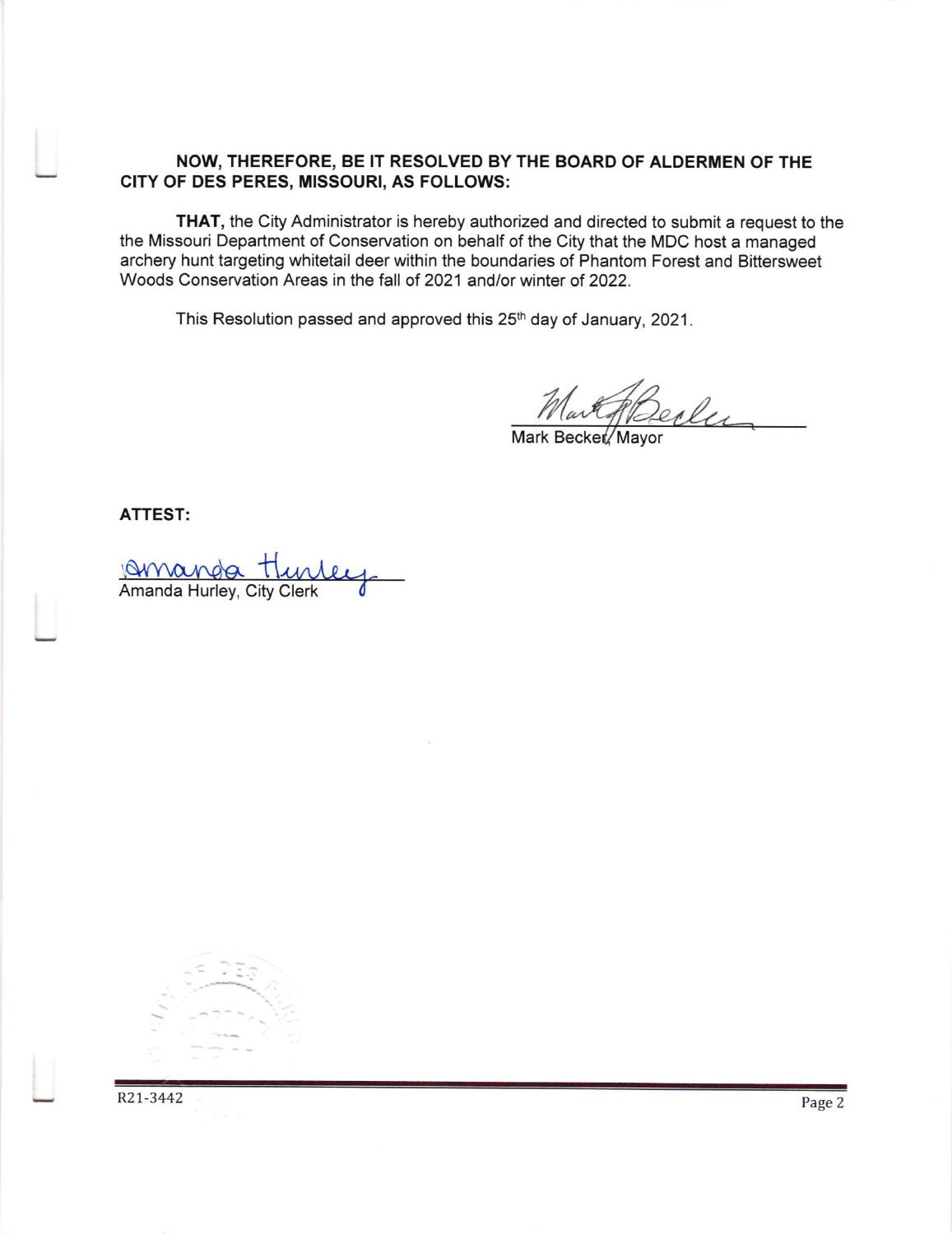Resolution No: 20-3360

Introduced By: Alderman Kleinschmidt

# **RESOLUTION**

## AUTHORIZING AN APPLICATION FOR THE MISSOURI DEPARTMENT OF CONSERVATION FOR PERMISSION TO HOST A MANAGED ARCHERY DEER HUNT IN MISSOURI CONSERVATION AREAS LOCATED IN THE CITY OF DES PERES KNOWN AS PHANTOM FOREST AND BITTERSWEET WOODS IN THE **FALL OF 2020**

**WHEREAS, each year the Missouri Department of Conservation (MDC) conducts over** 100 managed hunts throughout the State targeting overabundant whitetail deer populations with the goal of mitigating public nuisances including property damage, vehicle collisions, personal safety, degraded habitat quality, and threat of disease; and

**WHEREAS, the City of Des Peres continues to experience a disproportionately high** number of incidents involving deer in the residential areas west of Interstate 270 where concentrated woodlands and large tracts of land offer suitable habitats for deer populations to survive: and

**WHEREAS, Phantom Forest and Bittersweet Woods jointly represent 33 total acres of** dedicated conservation space in which the State of Missouri retains ownership for the two properties while the City of Des Peres provides local maintenance under the Urban Wild Acres Program; and

WHEREAS, the City of Des Peres has retained White Buffalo Inc. since 2016 to conduct population surveys with the goal of measuring the approximate size and locations of deer herds and that those findings have consistently shown a high concentration of deer in locations with proximity to Phantom Forest and Bittersweet Woods; and

WHEREAS, the City of Des Peres wishes to submit an application to the Missouri Department of Conservation requesting that that a managed archery hunt be conducted within the conservation areas known as Phantom Forest and Bittersweet Woods and that said hunt be scheduled for fall of 2020; and

**WHEREAS, Missouri law provides that managed hunts be conducted exclusively by the** Missouri Department of Conservation in which the State assumes full control over the size. scope, and duration of the hunt including the selection of hunters who are chosen at random using a statewide lottery system; and

NOW, THEREFORE, BE IT RESOLVED BY THE BOARD OF ALDERMEN OF THE CITY OF DES PERES, MISSOURI, AS FOLLOWS:

**THAT, the City Administrator is hereby authorized and directed to submit a request to the**